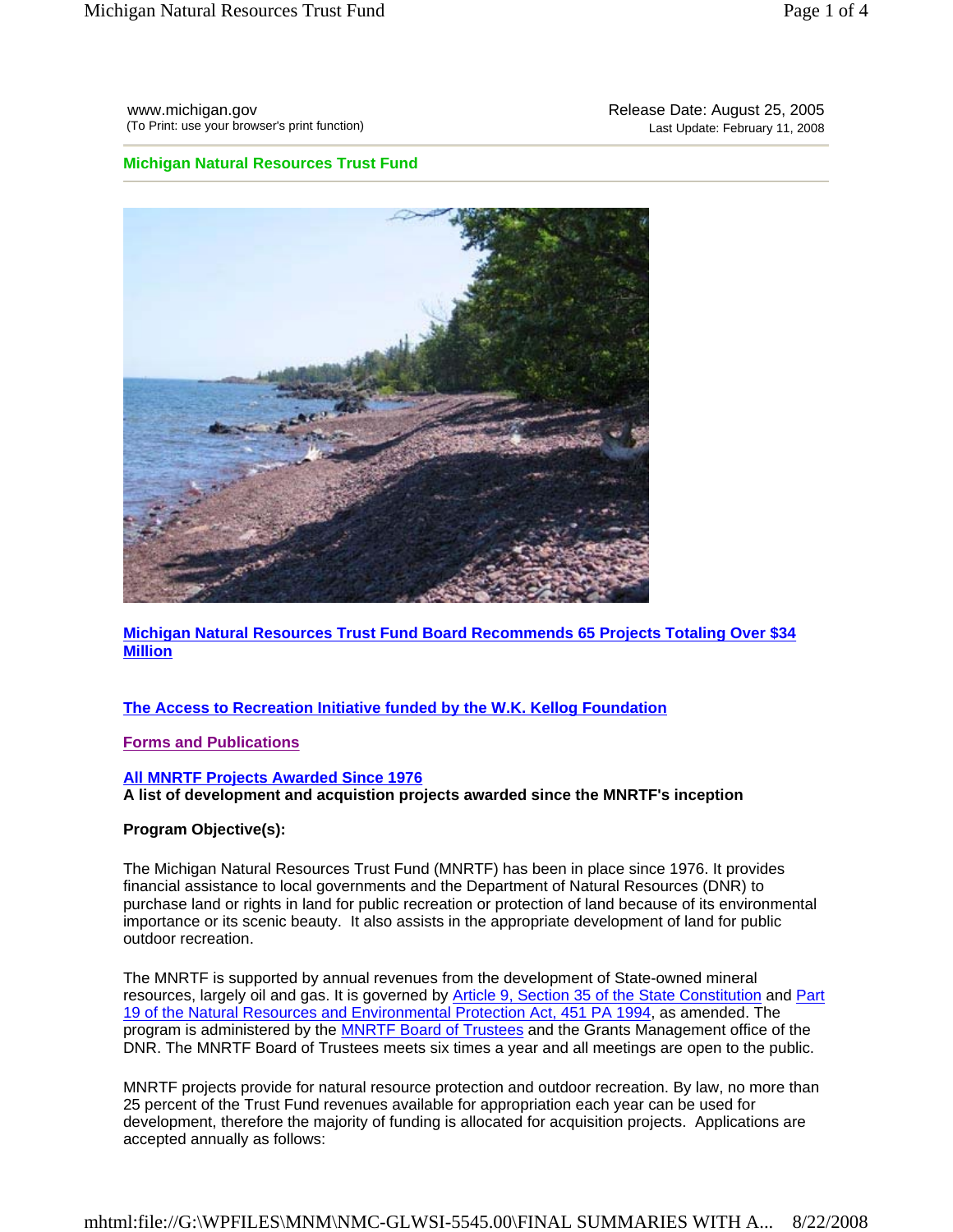- April 1 Land acquisition and recreation development project application deadline. Development project applications must be submitted by April 1.
- August 1 Secondary application deadline for land acquisition projects only.

Application materials are available each January for the current year application cycle. Final grant recommendations are made by the MNRTF Board of Trustees in late fall and submitted to the Legislature for approval and appropriation of funds. Local grant and DNR applications are evaluated and scored by the staff in Grants Management, using criteria and a point scale established annually by the MNRTF Board. While only state and local governments may apply to the MNRTF to acquire property, any individual, group, or organization may nominate land for consideration. A nomination is a suggestion that a land parcel be considered for DNR ownership.

As of January 2006, over \$600 million in MNRTF appropriations have been made for more than 1,200 state and local recreation projects. MNRTF-assisted project sites must be dedicated to public outdoor recreation in perpetuity. The MNRTF plaque on a park entrance sign or facility indicates that the site received MNRTF assistance.

# **Criteria:**

Applications are evaluated on criteria established by the MNRTF Board of Trustees. Local units of government must provide at least 25% of the project's costs as local match. Recommendations are made by the MNRTF Board of Trustees to the Governor, which are forwarded to the Michigan Legislature for final approval and appropriation.

There are thirteen evaluation criteria:

- 1. Need for project
- 2. Applicant history
- 3. Site quality
- 4. Project quality
- 5. Protection and use of significant natural resources
- 6. Use of inland water resources
- 7. Hunting, fishing and other wildlife-related opportunities
- 8. Access opportunities
- 9. Population served by the project
- 10. Financial need of the applicant
- 11. Percentage of cash match
- 12. Oil and gas impacted areas
- 13. Special initiatives of the MNRTF Board (see below)

The Special Initiatives of the Board for 2008 are:

1. Acquisition or development of trailways that provide linkages to recreation opportunities.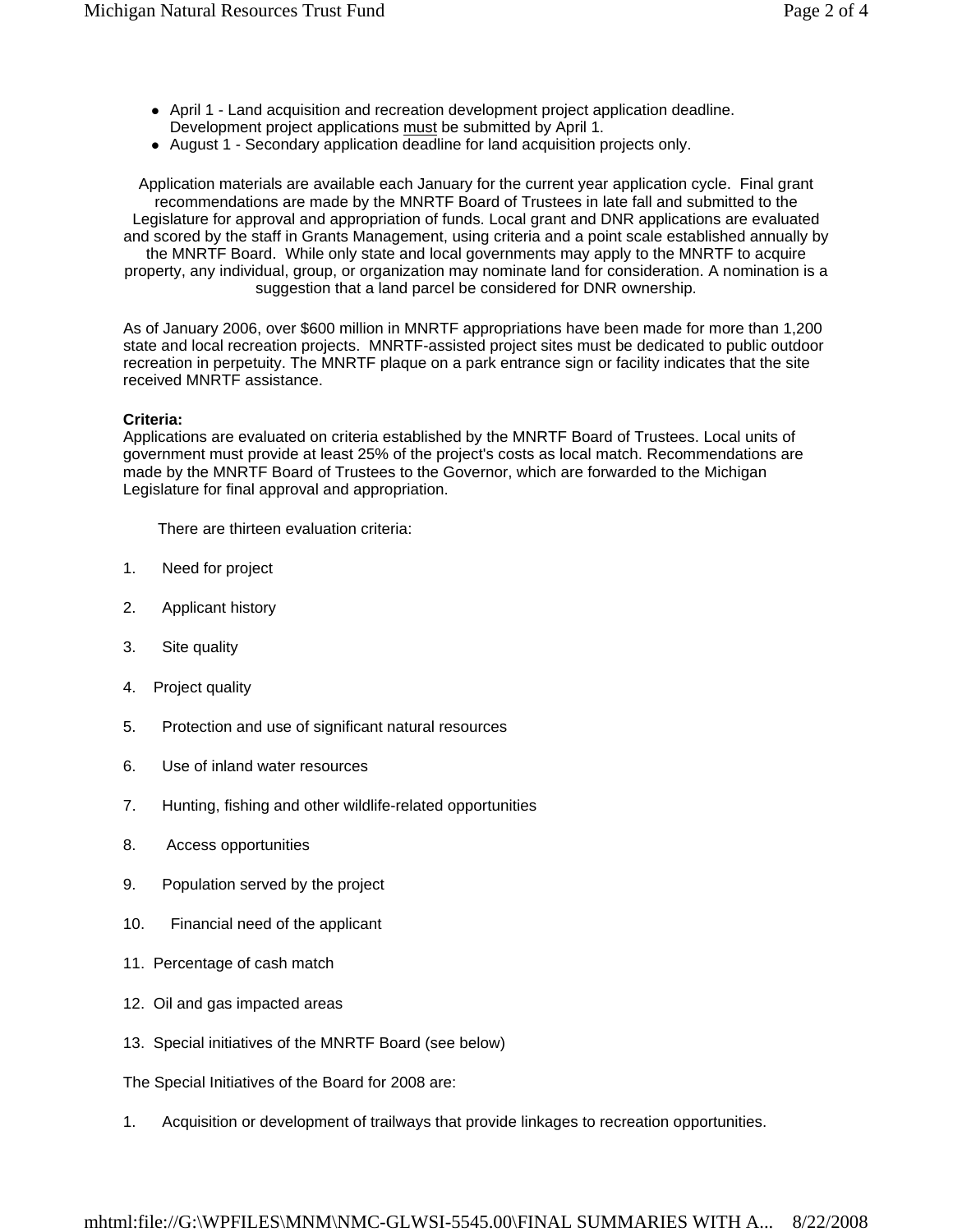2. Acquisition of lands open to hunting or development of hunting-related facilities, such as shooting ranges.

3. Acquisition of lands that provide for deer habitat with thermal cover or acquisition of land that provides a buffer area.

- 4. Acquisition of land or development of facilities in urban areas.
- 5. Development projects that provide universally accessible outdoor recreation opportunities.

Detailed descriptions of each criterion are included in the "Recreation Grant Application Guidelines" booklet, which is available for download from the forms and publications link above.

# **Applicant Eligibility:**

The state and counties, cities, townships, villages, school districts, the Huron-Clinton Metropolitan Authority, or any authority composed of counties, cities, townships, villages or school districts, or any combination thereof, which authority is legally constituted to provide public recreation. Local units of government must have a DNR-approved 5-year recreation plan on file with the Department prior to application.

#### **Application Process:**

- 1. Submittal of a community recreation plan
- 2. Submittal of grant application.
- 3. Evaluation by DNR staff.
- 4. Recommendation of funding by the Michigan Michigan Natural Resources Trust Fund Board.
- 5. Appropriation of project funds by the Legislature.

# **Deadline(s):**

Local community recreation plans must be approved by the DNR prior to the application due date. Applications must be postmarked by the U.S. Postal Service no later than April 1, 2008. A secondary application deadline of August 1 is for acquisition applications **only.**

# **Timeline(s):**

Grant awards are dependent on the appropriations process, but project agreements are normally distributed within 12 to 18 months after the application submission.

#### **Dollar Amount(s) Available:**

Development project minimum/maximum grant amount: \$15,000 to \$500,000. No minimum/maximum limits on land acquisition grants.

# **Source(s) of Funds:**

Michigan Natural Resources Trust Fund.

#### **Authority:**

Part 19 of P.A. 451 of 1994, as amended.

# **Contact(s):**

Grants Management, Deborah Apostol (517-335-3046), apostold@michigan.gov.